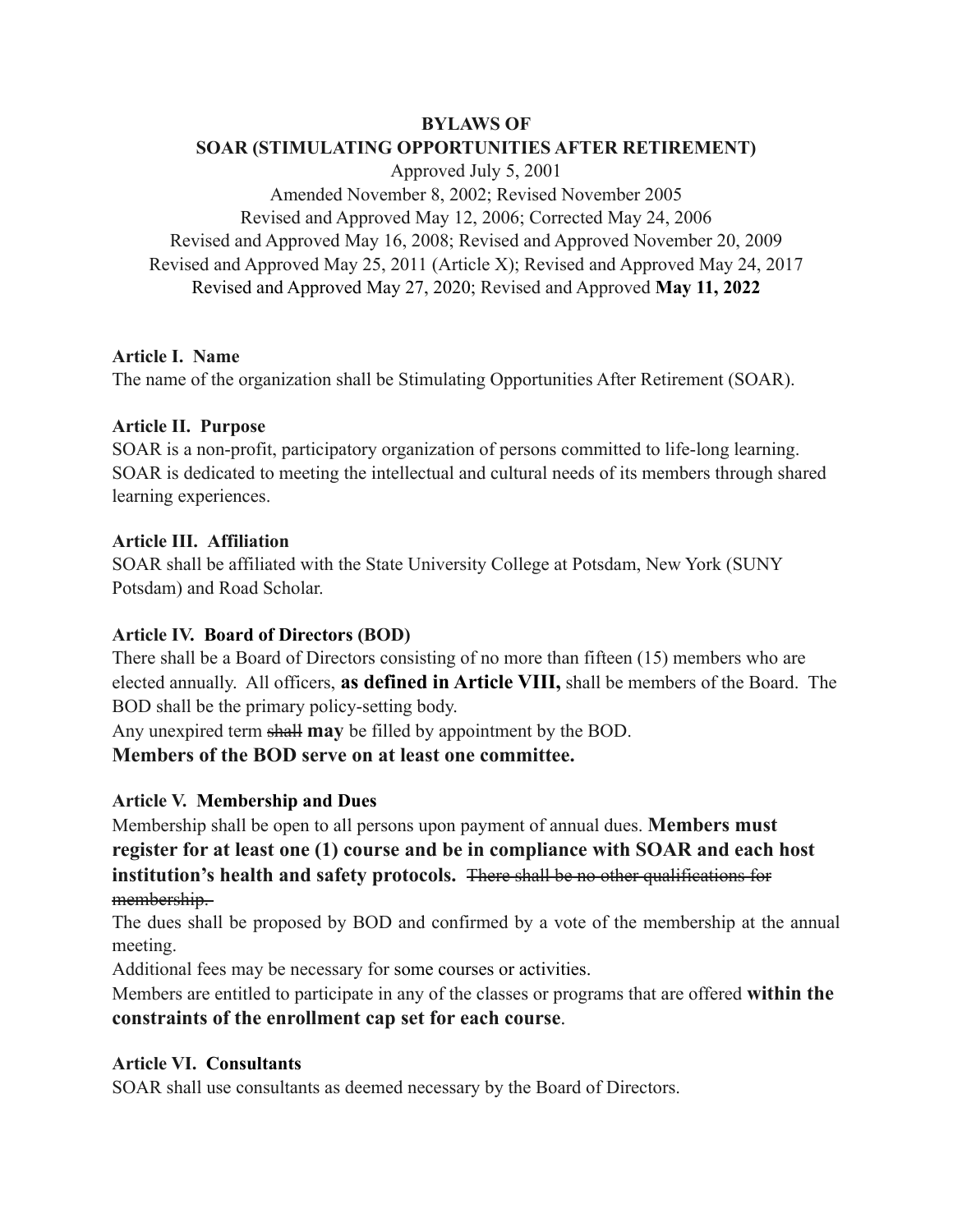Consultants shall report to the Chair of the BOD and/or Chair of the committee involved in such services.

### **Article VII. Meetings**

**The Board Chair or the Chair's designee shall preside at all meetings of the membership and the Board of Directors.**

## **Annual Membership Meeting**

An annual meeting of **all members registered in the fall and/or spring semester of the SOAR academic calendar year (June to May)** shall be held **in-person or electronically if an in-person meeting is not possible. Those registered** members shall be notified in writing, by telephone or email and sent at least two (2) weeks in advance of the Annual Meeting. Officers and other Directors shall be elected at the Annual Meeting. The Annual Meeting quorum shall be ten percent (10%) of the **registered** membership **as described above**. A **simple** majority of the members present shall be required to make decisions. **The business of the annual meeting shall be to elect the officers and other Board of Directors and to approve the annual budget and any changes in the Bylaws.**

### **Other Meetings of the Membership**

The BOD may call other meetings of the membership as needed or by petition of 10% of the **membership as described above** provided the notice has been sent seven (7) days before the meeting. No business shall be conducted unless a quorum consisting of 10% of the **members as described above** is present. A **simple** majority of the **registered members** present shall be required to make decisions. The Board Chair or the Chair's designee shall chair all meetings of the membership.

### **Board of Directors Meetings**

The BOD shall meet at least once every quarter. More frequent meetings may be called as necessary. The Board Chair shall preside at all meetings of the BOD. A quorum shall consist of a simple majority. Members of the BOD serve on at least one committee. **Moved to Article IV.**

### **Committee Meetings**

Committees shall meet as needed at the call of their respective Chairs.

### **Conduct of Meetings**

*Roberts Rules of Order, Revised* shall be invoked as needed to govern the conduct of all meetings.

### **Article VIII. Officers**

The Officers of SOAR shall be Chair, Vice-Chair, Secretary, and Treasurer. The officers shall serve one-year terms by election of the members at the Annual Meeting.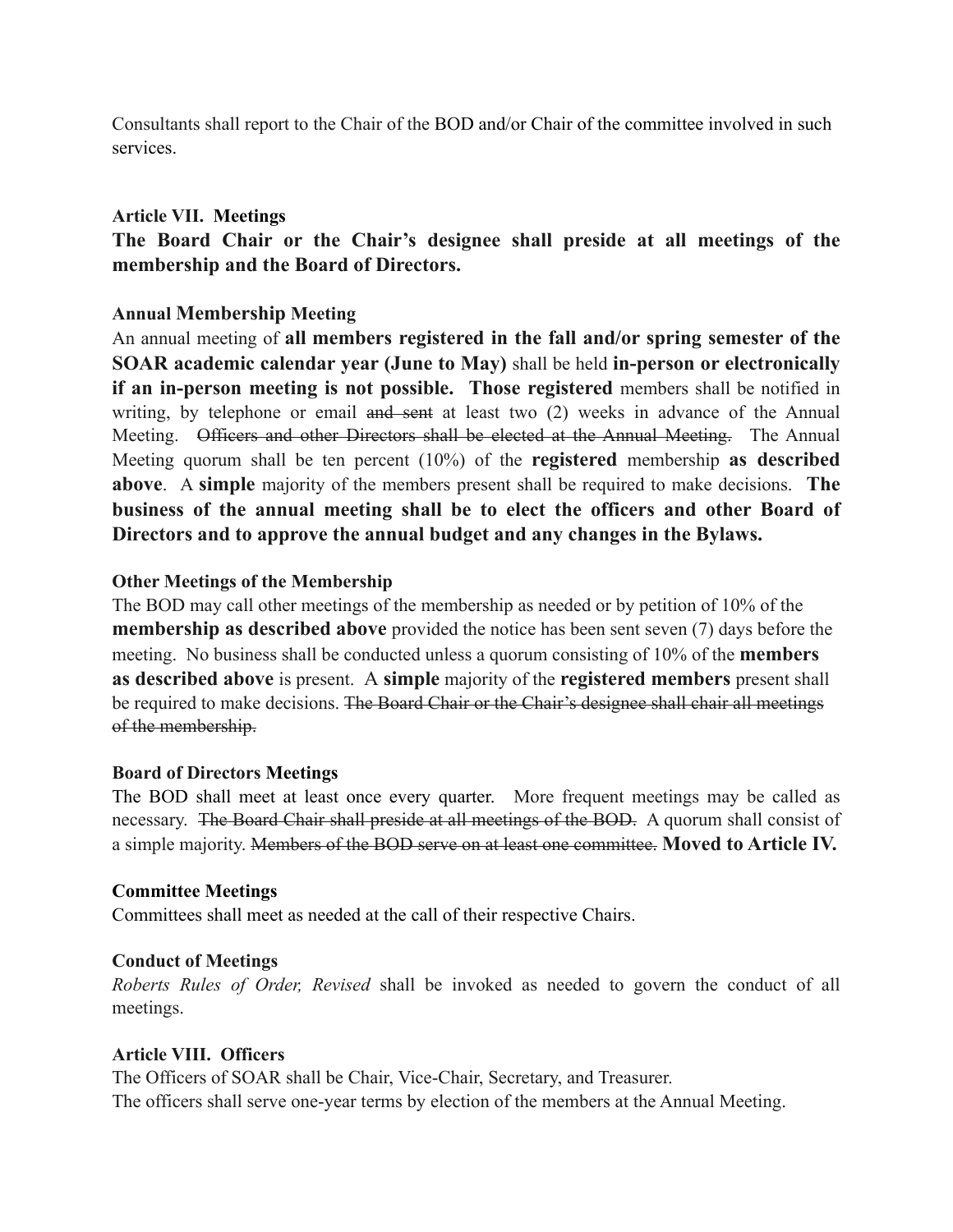The Chair may serve no more than two consecutive terms.

In the event of absence or incapacity **of the Chair**, the order of succession shall be **Vice-Chair, Treasurer, Secretary.** as appears above. Any unexpired term shall be filled by appointment by the Board of Directors.

## **Article IX. Officer Responsibilities**

## **Chair**

Calls and presides at meetings of the BOD, the Annual Meeting, and other meetings of the membership;

Represents the organization involving media and public relations events;

The BOD Chair shall **S**erve**s as** *ex officio* on all committees but may not vote;

Works closely with the Administrative Assistant to coordinate SOAR activities;

## **Assists Committee Chairs as needed;**

Works closely with the SUNY **Potsdam** Liaison in matters affecting the organization's relationship with the University.

## **Vice-Chair**

Performs the duties of the Chair in the absence of the Chair from the meetings of the BOD and/or the Annual Meeting;

## **Assists the Chair and Committee Chairs as needed;**

Assumes the office of Chair in the event the Chair resigns or otherwise leaves office prior to the expiration of his/her term of office.

## **Secretary**

Takes accurate minutes of BOD meetings and distributes them to the other members of the BOD; Keeps the Policies and Procedures document current.

## **Treasurer Delete all. See below.**

The Treasurer maintains two separate **the** account ledgers. The**se** ledger**s** will include a complete record of income, expenses, and account balance and are reconciled with the PACES ledger periodically.

## A. The General Ledger.

In the General Ledger, **T**he primary source of income is membership dues, and the expenses are categorized by the budget as approved by the membership at the Annual Meeting.

### B. The Events Ledger.

The source of income in this case is derived from charges of various events as determined by the Events

Committee. Expenses paid from this account will be authorized by the Events Committee and are separate from the General Budget.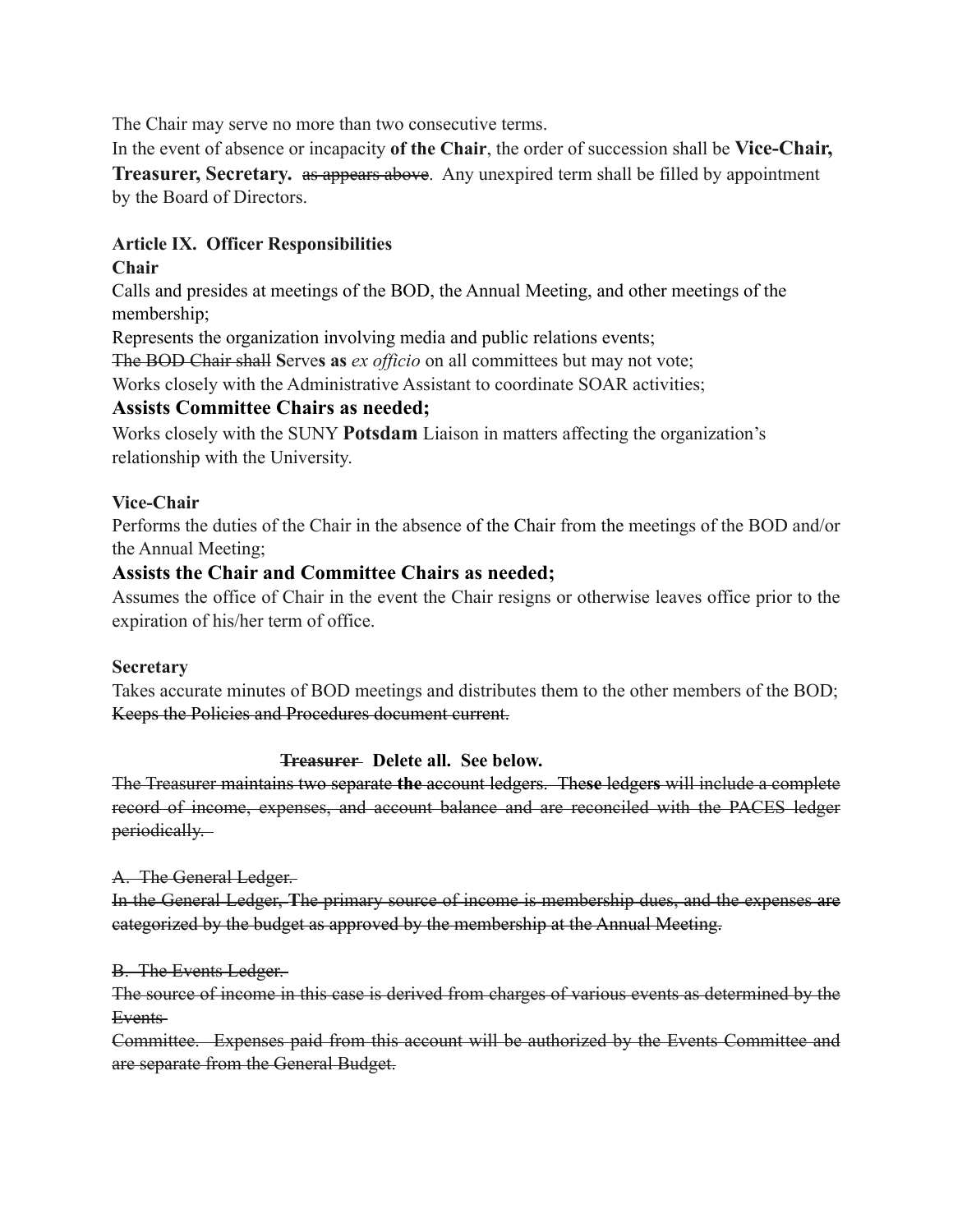**Treasurer**

**The Treasurer maintains the account ledger. The ledger will include a complete record of income, expenses, and account balance and is reconciled with the PACES ledger periodically. The primary source of income is membership dues. The expenses within the account are budgeted by category.** 

## **The total annual budget is approved by the membership at the Annual Meeting.**

The Treasurer supplies a report at each BOD meeting on SOAR's income, expenses, and account balance as well as Expenses by Budget Category.

The Treasurer will participate in the preparation of the annual budget with the Administration and Finance Committee.

The Treasurer, **as a member of the** Administration and Finance Committee, will participate in the preparation of the annual budget.

At the end of the fiscal year, soon after the final PACES ledger for that period becomes available, the Treasurer shall furnish the Administration and Finance Committee with the necessary documents that will enable the committee to audit the Treasurer's report and verify, at a minimum, that the account balance as submitted by the Treasurer and the balance as listed by PACES are in agreement.

## **Article X. Standing Committees**

All committees shall report to the BOD, and at least one committee member shall be a member of the BOD.

The BOD Chair shall serve **as** *ex officio* on all committees but may not vote. The BOD shall approve Committee Chairs. Committee Chairs, in coordination with existing members of the committee, shall solicit new committee members as necessary. In the event that a standing committee fails to be duly constituted as stipulated in these bylaws, the BOD may act in the Committee's place. The BOD shall make every effort to speedily reconstitute the committee.

All Committee initiatives shall be approved by the BOD.

Standing Committees shall consist of at least four (4) members unless otherwise specified by the Committee Chair.

Standing Committees are:

- Administration and Finance Committee The membership shall include the Treasurer. and at least three other members.
- Ambassador Committee
- Archives Committee